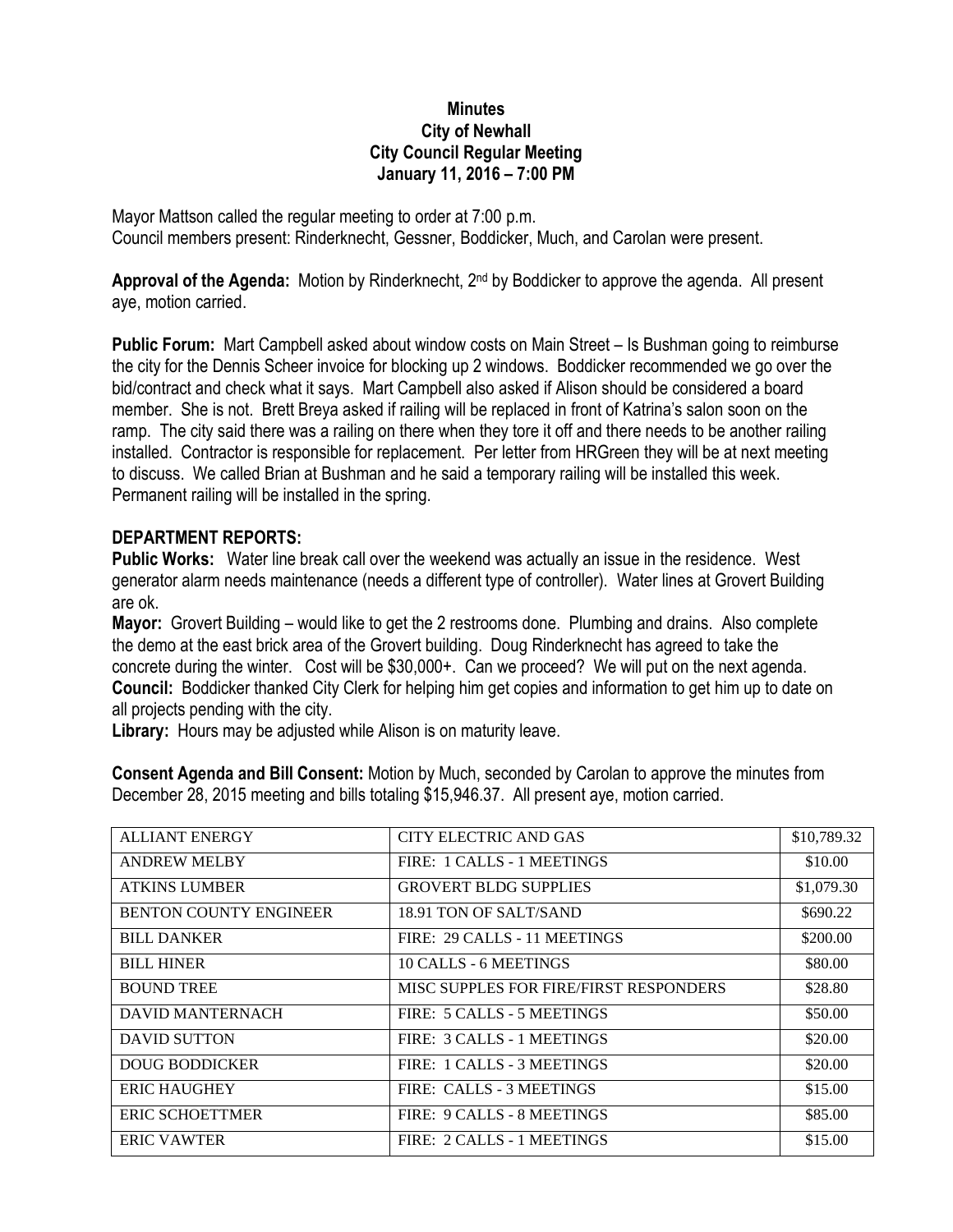| <b>GAZETTE</b>        | DEC 14TH MINUTES PUBLICATION           | \$72.52     |
|-----------------------|----------------------------------------|-------------|
| <b>GERALD GESSNER</b> | FIRE: 4 CALLS - 4 MEETINGS             | \$40.00     |
| <b>JARED KRAY</b>     | 12 CALLS - 7 MEETINGS                  | \$95.00     |
| <b>JASON RAYMAN</b>   | FIRE: 15 CALLS - 9 MEETINGS            | \$120.00    |
| <b>JEREMY HLAS</b>    | FIRE: 13 CALLS - 7 MEETINGS            | \$100.00    |
| <b>JEREMY MAHAN</b>   | FIRE: 9 CALLS - 9 MEETINGS             | \$142.33    |
| <b>JOE VELDHUIZEN</b> | FIRE: 21 CALLS - 11 MEETINGS           | \$160.00    |
| <b>JUSTIN SEE</b>     | FIRE: 9 CALLS - 4 MEETINGS             | \$65.00     |
| <b>KEN VAWTER</b>     | FIRE: 19 CALLS - 4 MEETINGS            | \$115.00    |
| <b>KEYSTONE LABS</b>  | <b>WASTEWATER ANALYSIS</b>             | \$200.20    |
| <b>KEYSTONE LABS</b>  | <b>WATER TESTING</b>                   | \$5.20      |
| <b>KIM RAYMAN</b>     | FIRE: 9 CALLS - 10 MEETINGS            | \$95.00     |
| <b>MACK SAGE</b>      | FIRE: 4 CALLS - 6 MEETINGS             | \$50.00     |
| <b>MARC KUCH</b>      | FIRE: 20 CALLS -12 MEETINGS            | \$160.00    |
| <b>NATHAN THOLE</b>   | FIRE: 3 CALLS - 3 MEETINGS             | \$30.00     |
| NEWHALL FIRST STOP    | <b>FIRE FUEL</b>                       | \$51.50     |
| <b>OTIS SEBASTION</b> | FIRE: CALLS - 1 MEETINGS               | \$5.00      |
| PAT BUTZ              | FIRE: 10 CALLS - 5 MEETINGS            | \$75.00     |
| PATRICK KOOPMAN       | FIRE: 6 CALLS - 6 MEETINGS             | \$60.00     |
| <b>ROY BECKER</b>     | FIRE: 0 CALLS - 4 MEETINGS             | \$20.00     |
| <b>SOUTH SLOPE</b>    | MONTHLY INTERNET, CABLE AND TV         | \$771.10    |
| <b>STAPLES</b>        | <b>CABINET, OFFICE SUPPLIES</b>        | \$289.43    |
| <b>VISA BANKCARD</b>  | <b>IDRIVE ANNUAL RENEWAL AND FLAGS</b> | \$141.45    |
|                       |                                        | \$15,946.37 |

## **Council Action:**

- a. Ordinance 12282015 approving the dates and times of 2016 council meetings. We will continue to have meetings the  $2^{nd}$  and  $4^{th}$  Monday of every month at 7:00 PM. Motion by Boddicker, 2nd from Rinderknecht, all aye, motion carried.
- b. Approval of Library Board: (Chairman: Lathan Lankow, Secretary: Carolyn Zillman, Board Members: Todd Dengler, Kay Gebert, Jo Moeller). Motion by Gessner, 2nd by Much, all present aye, motion carried.
- c. Approval of Planning and Zoning Commission: (Chairman: Doug Anderson, Board Members: Kim Etscheidt, Dan Moeller, Gary Volesky, Mart Campbell). Motion by Gessner, 2<sup>nd</sup> by Carolan, all present aye, motion carried.
- d. Approval of Zoning Board of Adjustment: (Chairman vacated, Board Members: Karen Gessner, Pat Butz, Craig Siebels). Tabled until next meeting while we seek additional member.
- e. Wages for City Employees for calendar year 2015. Required Annual Publication. Motion by Boddicker, 2<sup>nd</sup> by Gessner to approve posting, all present aye, motion carried.

| İ. | <b>Bruce Cross:</b>     | \$37,700.43 |
|----|-------------------------|-------------|
|    | ii. Mike Rammelsberg:   | \$28,871.76 |
|    | iii. Keri Touro:        | \$39,585.00 |
|    | iv. Alison Mundt:       | \$20,455.78 |
|    | v. Marcy Childers:      | \$1,685.00  |
|    | vi. Ruby Carolan:       | \$600.00    |
|    | vii. Doug Rinderknecht: | \$575.00    |
|    |                         |             |